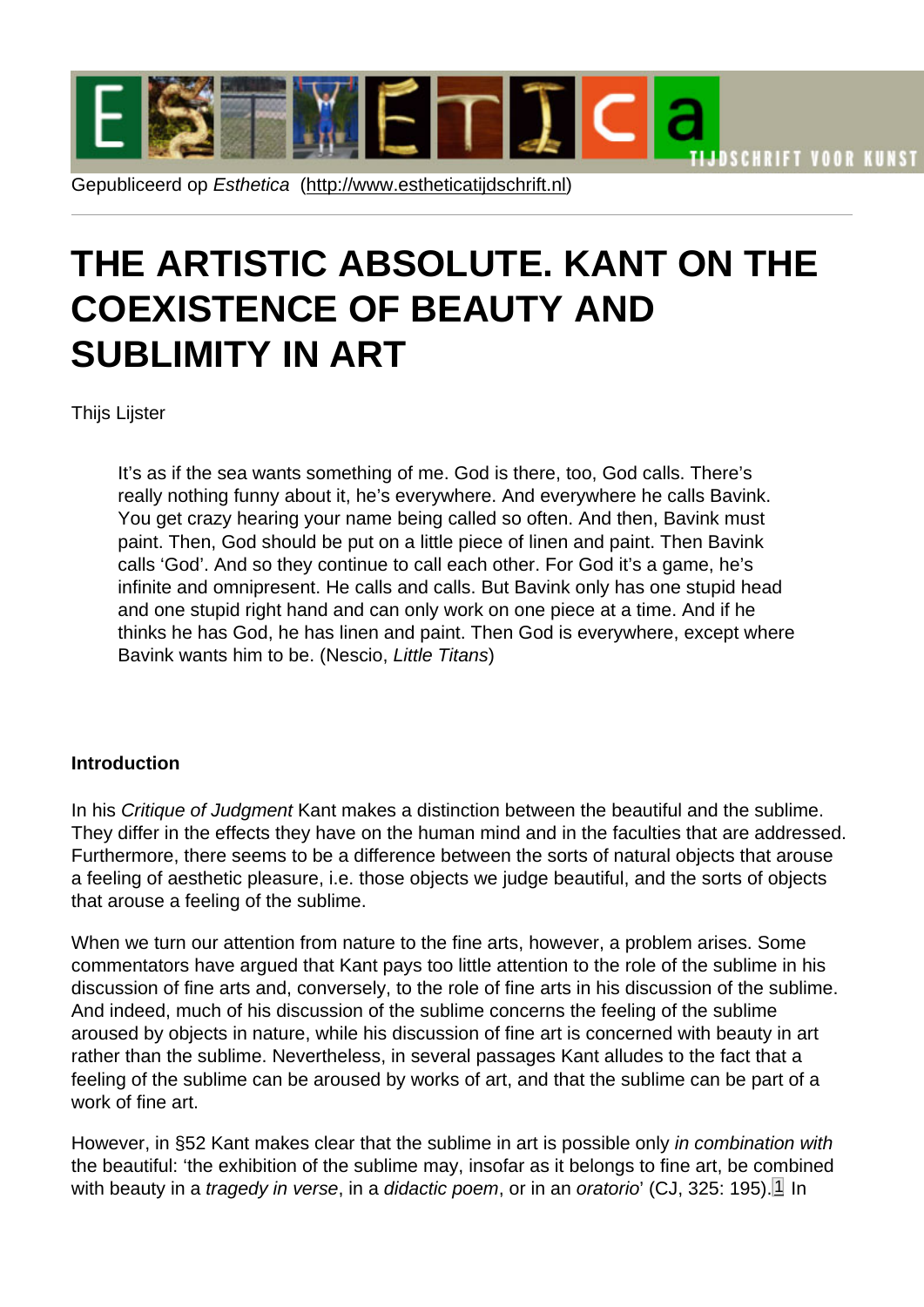<span id="page-1-0"></span>other words, while aesthetic pleasure and feelings of the sublime in nature are aroused by different objects, Kant allows the possibility of them being aroused by one and the same artistic object. The question is, however, whether this is consistent with the way he characterizes the feelings of the beautiful and the sublime in their respective Analytics. In this paper, I will deal with these questions. What is the relation between the sublime and fine arts? And, considering Kant's assumption that the sublime must be combined with beauty in art, how is such a combination possible

To deal with these questions, I will first discuss Kant's conception of judgments of beauty and judgments of the sublime, their similarities and their differences. On the basis of that discussion, we will see that a combination of beauty and sublimity in one object is problematic. Next, I will discuss the way in which the beautiful and the sublime appear in Kant's discussion of the fine arts. I will further discuss Kirk Pillow's attempt to demonstrate how a combination of them in a work of art would be possible, by identifying the sublime with Kant's conception of aesthetic ideas. After having shown several problems in Pillow's reading of Kant, I will turn to Lyotard's notion of the sublime in art. Although I believe Lyotard does convincingly argue that the sublime in art is possible, he too has to eventually drop the Kantian requirement of a combination of beauty and sublimity in art.

## 1. Beautiful form

In the Analytic of the Beautiful, Kant discusses what it means to make a pure aesthetic judgment of the beautiful. In the third moment of the Analytic he argues that when we judge an object (or its representation) aesthetically, we judge it only by its form. This follows from the two preceding moments. Firstly, if we would not judge solely by the form of an object, we would take into account aspects of the object that for Kant count as mere sensations, such as colour and tone. But sensations, as Kant writes in §3, are part of judgments of the agreeable, and hence connected with an interest. Secondly, from the connection of sensation with an interest it follows that a judgment which takes into account sensation cannot be universal, since, as Kant argues in §6, only a liking devoid of all interest can (and must) claim universal assent. Hence, if we, in judging an object, do not merely take into account form but also what is 'material' in sensation, the aesthetic judgment would be impure.

What does it mean to judge a form beautiful? According to Kant, the form arousing aesthetic pleasure is what he calls 'the mere form of purposiveness' (CJ, 221: 66), whereby 'purpose' is defined as 'the object of a concept insofar as we regard this concept as the object's cause (the real ground of its possibility)' (CJ, 220: 64-65). When we judge an object aesthetically, however, we do not take into account its purpose, since this would have to involve a concept of what the object is for; and as Kant argues in the fourth moment, the aesthetic judgment is without concept. Hence, the 'mere form of purposiveness' means that the parts and whole of the object are internally organized in such a manner that we need to assume purposiveness, even when we do not know what this purpose is or whether there is a purpose at all. Kant writes: 'Hence there can be purposiveness without a purpose, insofar as we do not posit the causes of this form in a will, and yet can grasp the explanation of its possibility only by deriving it from a will' (CJ, 220: 65).

This 'mere form of purposiveness' moreover, has a 'purposiveness of form', in the sense that it is purposive for us. $[2]$  The aesthetic pleasure aroused by the beautiful form involves the harmony of the imagination and the understanding. But not merely harmony, since this harmony is presupposed in the experience of every object (as the subjective condition of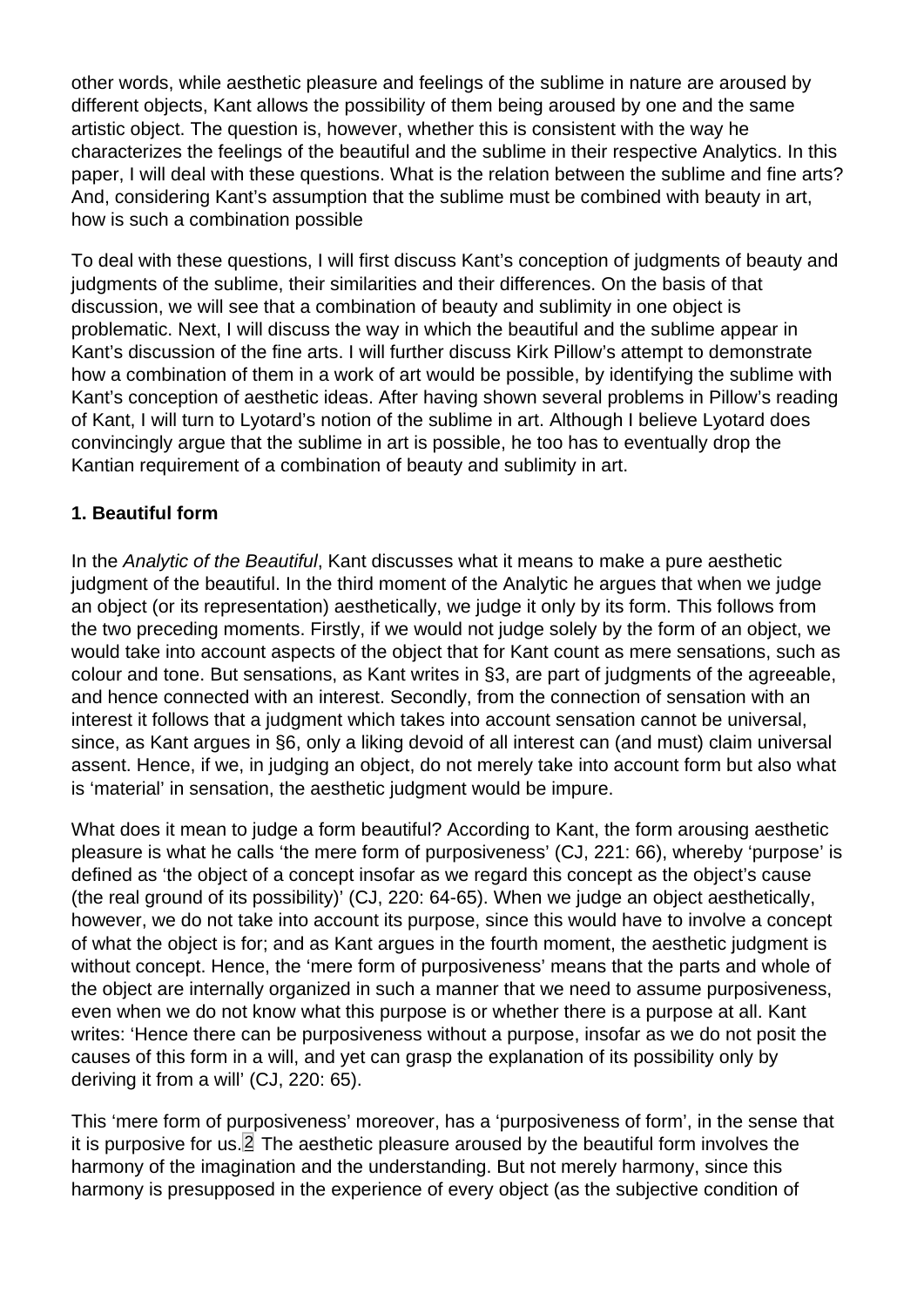objective knowledge). Furthermore, for the judgment to be an aesthetic judgment it has to be without a concept, and therefore not determinative but reflective. It follows from this that the imagination in aesthetic judgment is not governed by the understanding (as in ordinary, determinative judgment), but that imagination and understanding are in free play (§9). Imagination is required to bring a manifold of sensible data under a concept – to search for patterns and unity – and as such stimulates our power of judgment. A beautiful object has 'purposiveness of form', then, if the contemplation of its form brings aesthetic pleasure and hence engages our cognitive faculties, sustaining them in that stage of free play: 'We linger in our contemplation of the beautiful, because this contemplation reinforces and reproduces itself' (CJ, 222: 68). This pleasure adds nothing to our knowledge nor sets us to action, but is merely our own 'joy' in judging – or as Kant calls it in §1: a 'feeling of life' (CJ, 204: 44).

# **2. The sublime**

The judgment of the sublime, as Kant describes it in the Analytic of the Sublime, is an aesthetic judgment of an altogether different order from the judgment of the beautiful. Kant distinguishes between the mathematically and the dynamically sublime, involving the sublime as greatness and as might respectively. This distinction however, seems not to involve different 'types' of sublimity so much, but refers rather to different ways in which an object can be sublime, or even to sorts of objects or representations arousing the feeling of the sublime (cf. Lyotard 1991, 90). The mathematically sublime is what Kant calls the absolutely ( schlechthin) large, the sublime 'in comparison with which everything else is small' (CJ, 250: 105). From this definition it follows that nothing in nature, that is, nothing given by the senses, can strictly be called sublime, since, as the saying goes, 'there's always a bigger fish'. This is not to say that large natural objects – what Kant calls the 'simply' large – cannot arouse a feeling of the sublime.

What is a feeling of the (mathematically) sublime? Kant distinguishes between apprehension and comprehension (§26), where the first means progressive 'counting' of elements, and the second the attempt to unite the elements into a totality (i.e. bringing them into form). Confronted with a great magnitude, our mind seeks to grasp it in its entirety, but cannot do so: the imagination can apprehend, but not comprehend. It cannot live up to the demand of reason for a unification in a single intuition. Kant writes: '[What happens is that] our imagination strives to progress toward infinity, while our reason demands absolute totality as a real idea, and so [the imagination,] our power of estimating the magnitude of things in the world of sense, is inadequate to that idea' (CJ, 250: 106). However, this very inadequacy of our imagination makes us aware of the supersensibility of our reason, in comparison with which everything else is small. In other words: reason is, sensu stricto, the only sublime thing.

Something similar happens in the dynamically sublime, when we are confronted with nature as might. If we judge something sublime dynamically, we judge something to be fearful, without however being afraid. If the latter would be the case, the judgment would not be disinterested, and hence not an aesthetic judgment. So a sublime feeling is possible only from a safe place. Confronted with nature's might, we realize our own impotence towards it. However, just as in the mathematically sublime the imagination's inadequacy makes us aware of reason's absolute largeness, here our feeling of impotence makes us realize the might of reason, in our ability to judge ourselves independent of nature: it 'reveals in us a superiority over nature that is the basis of a self-preservation quite different in kind from the one that can be assailed and endangered by nature outside us' (CJ, 261: 121).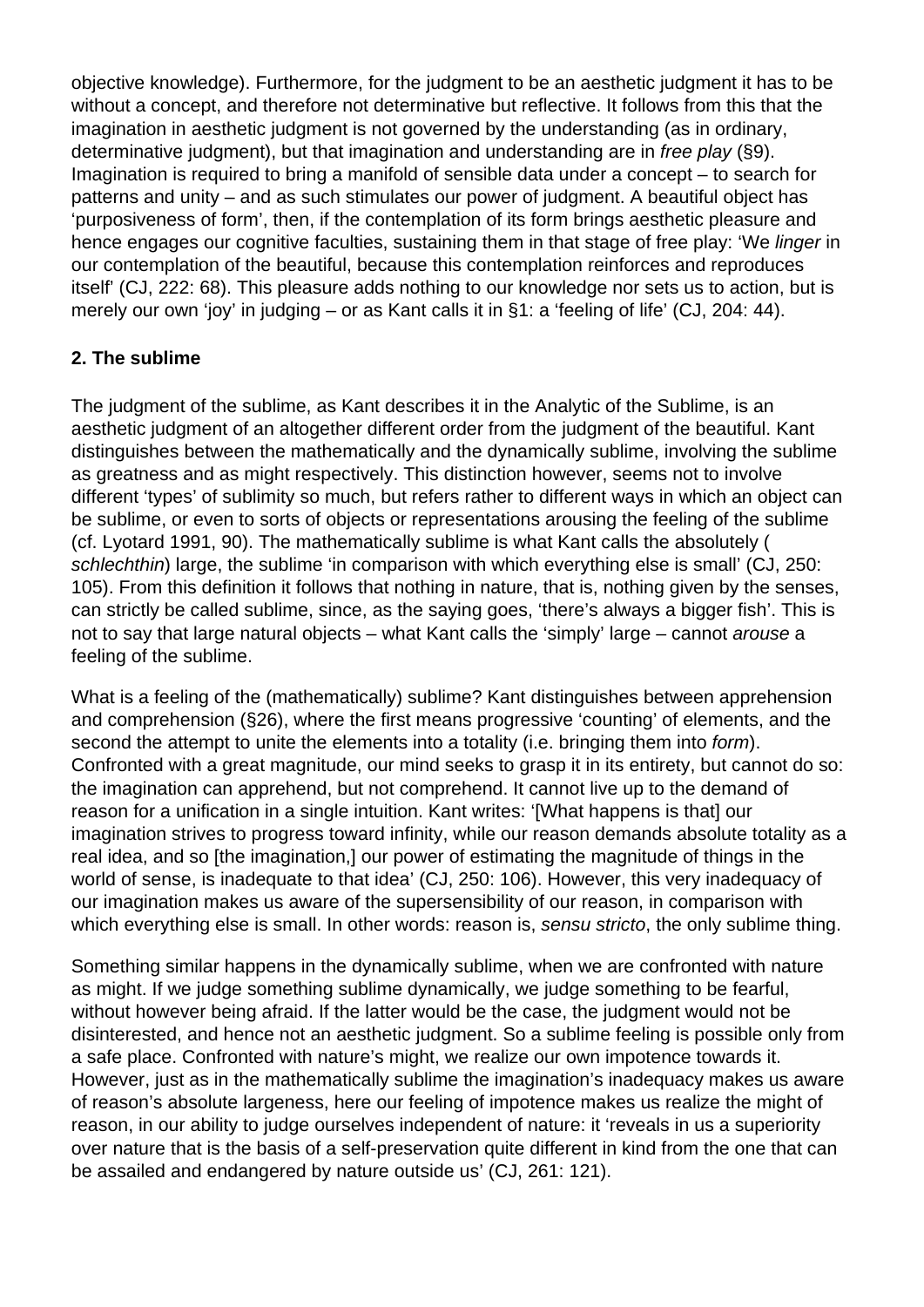<span id="page-3-0"></span>Hence, in both cases, the sublime involves a displeasure immediately followed by a pleasure. The displeasure comes from the inadequacy of our imagination or from the impotence of our sensible being; the pleasure comes from the absolute largeness and supersensibility of our own reason, of which we become aware through the initial displeasure. Therefore, when we call an object sublime, we are using the term inappropriately, since, according to Kant, only our own mind is truly sublime.

#### 3. Similarities and differences between the beautiful and the sublime

We can now understand the similarities and differences between the beautiful and the sublime, as summed up by Kant in §23. The first similarity is that we like both for their own sake, that is, both judgments of beauty and of the sublime are disinterested. Secondly, both are reflective judgments rather than determinative ones, by which he means that both are without a concept. Taken together, these similarities distinguish these judgments from both judgments of the agreeable (which are interested) and of the good (which depend on a concept). Thirdly, both judgments involve an interaction of the imagination with the power of concepts (which includes both the understanding and reason). Fourthly, both are singular (since they are without concept) but nevertheless claim universality.

Kant then proceeds in summing up the differences between the beautiful and the sublime. The first of these is that, as we have seen, the beautiful concerns the form of the object, while the sublime concerns its unboundedness, and therefore could also be aroused by a formless object.<sup>[3]</sup> Secondly, the beautiful and sublime speak to different faculties, since the beautiful involves a relation between the imagination and the understanding (their free play), while the sublime involves a relation between the imagination and reason (their initial conflict and subsequent 'attunement'). Thirdly, because of its sense of infinity and unboundedness, the sublime is connected with a presentation of quantity, while the beautiful is connected with a presentation of quality. $\mathbf{A}$  Fourthly, while the beautiful pleases directly, and produces 'a feeling of life's being furthered' (CJ, 244: 98), the sublime involves 'a momentary inhibition of the vital forces' (CJ, 245: 98) and pleases indirectly. The sublime feeling is serious, as contrasted with the 'play' of the beautiful, and moreover, Kant states that it is an emotion. Pleasure, in the sublime, is always negative in involving a moment of being repelled. On the basis of the preceding we can see why this is so: the might or largeness of the object may repel us, and only attracts us when we become aware of our reason's superiority to it. In the sublime, the object is therefore not the actual source of the pleasure, as is the case with the beautiful.

The final distinction is, according to Kant, the most important, and concerns purposiveness. While the beautiful involves the aforementioned 'purposiveness of form', which makes it 'predetermined for our power of judgment' (CJ, 245: 98-99), the sublime, in its form, may appear contrapurposive. This difference pertains, however, only to the beautiful and sublime in nature, since the sublime in art 'is always confined to the conditions that [art] must meet to be in harmony with nature' (CJ, 245: 98).

Considering these differences, we can see why, at least in the case of natural objects, it is difficult to think of the same object as being both beautiful and sublime.<sup>[5]</sup> This object would have to have both beautiful form and be unbounded (albeit not necessarily formless). It would bring about both a harmony and free play of the imagination and the understanding, and a conflict and subsequent attunement of imagination and reason. It would both stimulate judgment and frustrate it. And it would be the source of both a positive pleasure (in the object)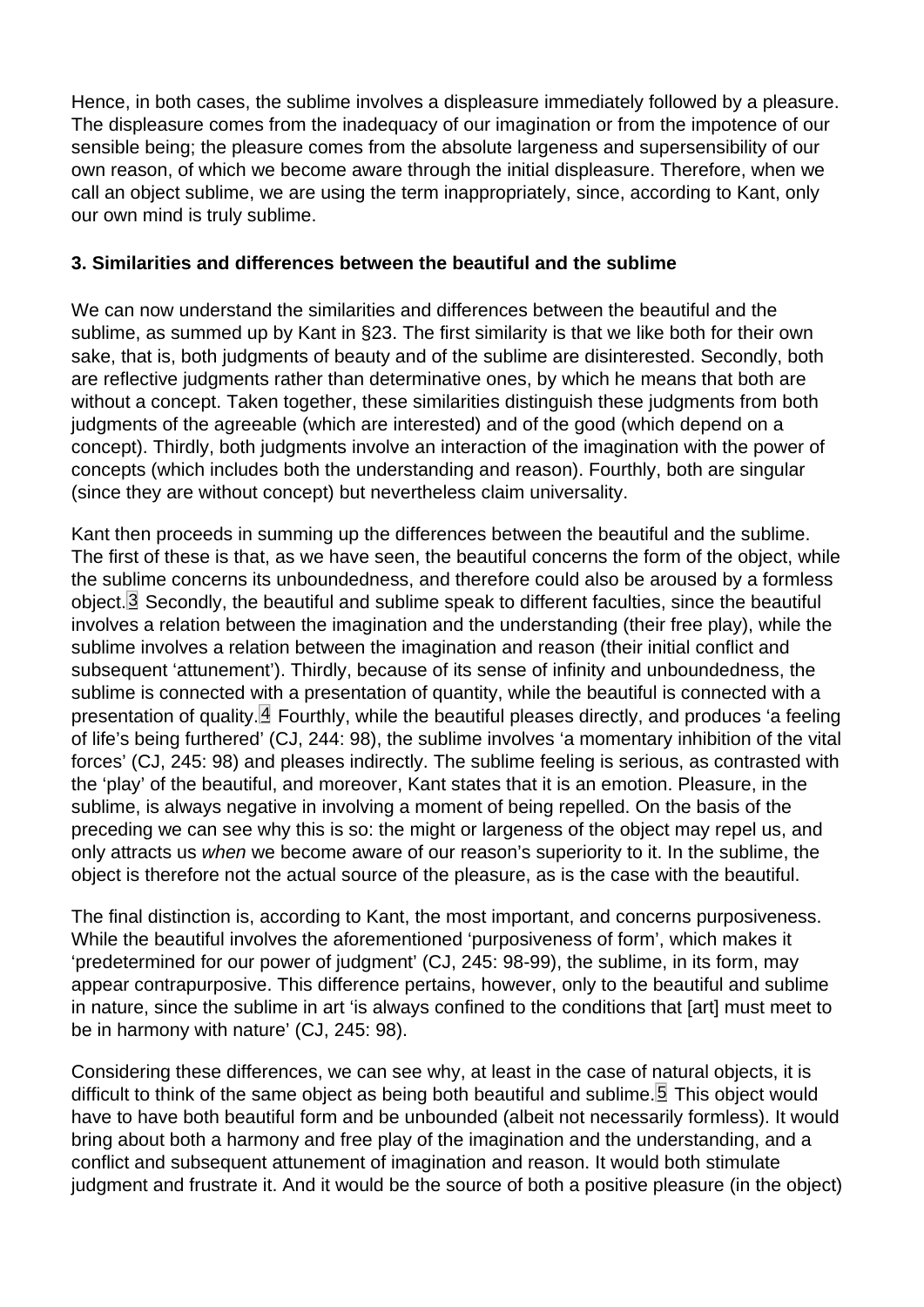and a negative pleasure (for our own mind). Indeed, it seems almost impossible for a natural object to be both beautiful and sublime.

One possibility I would like to consider is that an object can be both beautiful and sublime, though not at the same moment. In his discussion of the mathematically sublime Kant mentions the example of the pyramids, and that, to fully enjoy them, one must neither be too close nor too far away. Apparently, the sublime has something to do with the distance of the subject to the object: only from a close(r) distance, the sheer magnitude of an object is revealed to the imagination, the comprehension of the parts fails, and this arouses the initial displeasure that makes reason aware of its superiority. We may think then, of mountains, trees, or animals (elephants, giraffes), which, from a distance we may like for their beautiful form, but from up close, through their largeness, arouse in us a feeling of the sublime. It would seem impossible, though, to call the same natural object beautiful and sublime at the same moment. Leaving this aside for the moment, we will now consider the beautiful and the sublime as combined in the fine arts.

## **4. The sublime and the beautiful in fine art**

To consider the possibility of a combination of the beautiful and the sublime in art, we first have to get an idea of Kant's conception of fine art, which he provides by distinguishing fine art from other domains. Art is different from nature, because of its intentionality: it is a product of human freedom rather than of nature. Fine art is distinguished from science in that it is not theoretical, but is a practical ability, and is distinguished from craft because of the freedom of its form. Finally, it is distinguished from agreeable art, which serves the purpose of being pleasing for the sensations, while fine art serves no purpose but its own. The pleasure aroused by it, as Kant argues, is a pleasure in 'ways of cognizing' (CJ, 305: 172).

In §45 Kant writes: 'In [dealing with] a product of fine art we must become conscious that it is art rather than nature, and yet the purposiveness in its form must seem as free from all constraint of chosen rules as if it were a product of mere nature' (CJ, 306: 173). In other words, although we know that the producer of the work was thinking of a purpose, we must not be aware of the concept of this purpose, lest our aesthetic judgment be impure.

Kant continues discussing the conditions of a work being fine art. In order to be fine art, a work requires taste and genius. Taste concerns the work's beautiful form, and, as he writes: 'giving this form to a product of fine art requires merely taste' (CJ, 312: 180). However, having beautiful form is not a sufficient ground for being a work of fine art: it also needs what Kant calls 'spirit', which is 'the ability to express aesthetic ideas' (CJ, 313-314: 182). We will discuss aesthetic ideas later, but for now what is important is that being tasteful, i.e. having beautiful form, is not enough. There is room left for the sublime in art, which is exactly what Pillow will argue.

Before turning to Pillow's account, I want to point to a helpful distinction made by Allison, between the depiction of something sublime, the sublime depiction of something and the depiction evoking a feeling of the sublime (Allison 2001, 339). Let us consider these three possibilities. The first would be a depiction of massive mountains, volcanoes, wild oceans, and the like. However, we might ask whether a painting of something sublime is indeed a sublime painting. After all, a painting of something ugly, such as Ghirlandaio's portrait of an old man holding a child, is in fact, because of its form, beautiful. Moreover, in order for us to judge an object sublime (which, let us remind ourselves, is inappropriate in the first place)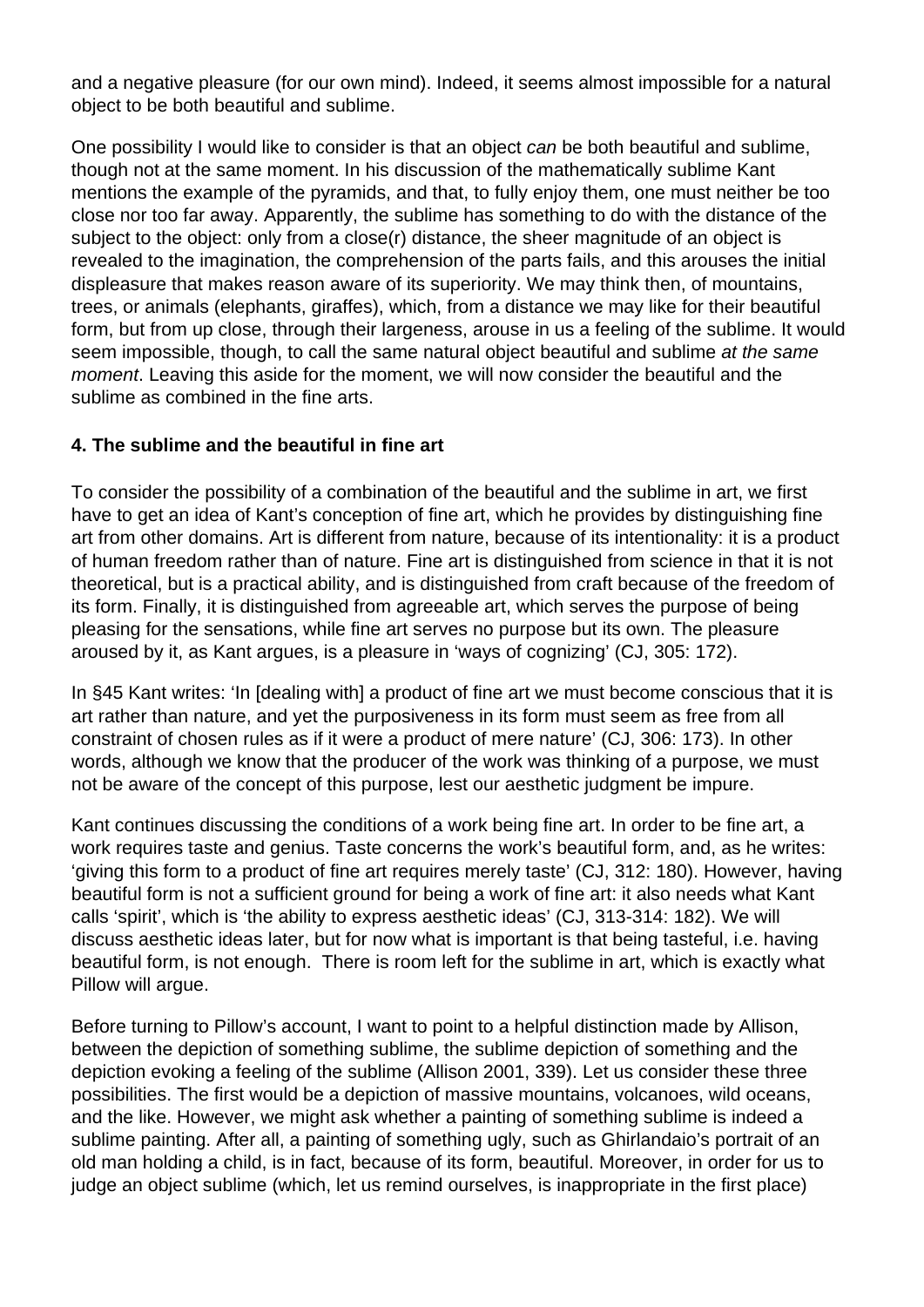<span id="page-5-0"></span>means that, because of its magnitude or might, it arouses sublime feelings in us. This is not necessarily the case in the depiction of something sublime, and if so then we are not justified to call this depiction itself sublime, but merely beautiful.<sup>6</sup>

Conversely, when Kant does call artefacts sublime, they do not appear to be beautiful. Take for instance the following example: 'Perhaps the most sublime passage in the Jewish Law is the commandment: Thou shalt not make unto thee any graven image, or any likeness of any thing that is in heaven or on earth, or under the earth, etc.' (CJ, 274: 135). Kant calls this passage sublime exactly because it expresses the inadequacy of the imagination vis-a-vis reason, and its necessary restriction by it.  $\mathbb Z$  This demonstrates the difficulty of a combination of the sublime and the beautiful, since in the beautiful the imagination, in harmony with the understanding, is stimulated and keeps going. The sublime, on the other hand, demands that it be restricted. Kant's appraisal of the Jewish Law (which itself he would probably not call fine art) suggests that the sublime can only appear in the absence of beauty.

Similarly, in his discussion of fine arts he writes in a footnote: 'Perhaps nothing more sublime has ever been said, or a thought ever been expressed more sublimely, than in that inscription above the temple of Isis (Mother Nature): "I am all that is, that was, and that will be, and no mortal has lifted my veil"' (CJ, 316n: 185). Why is this sublime? The fact that Kant thinks the thought is sublime probably has to do with the idea of the totality of nature being incomprehensible by the imagination. However, here he also states that the thought is expressed sublimely. Although it is not immediately clear why, we can conclude from this sentence that Kant thought that something can be presented sublimely. However, it is not at all clear whether he also believes that we are dealing here with a work of fine art. Both the examples of the Jewish Law and of the Temple of Isis make clear that the sublime appears despite its presentation in fine art rather than through it. As we will see later, Lyotard thematises precisely this negative aspect of the sublime.

We should finally consider the possibility of something evoking a feeling of the sublime. In the above we already alluded to the fact that Kant considers the pyramids (mathematically) sublime. In the same section he continues, however, that if we want to give an example of a pure aesthetic judgment (of the sublime) 'then we must point to the sublime not in products of art (e.g., buildings, columns, etc.), where both the form and the magnitude are determined by a human purpose, not in natural things whose very concept carries with it a determinate purpose [...], but rather in crude nature' (CJ, 253: 109). Since we know that the pyramids or St. Peter's Basilica have determinate purposes, our judgment is interested and therefore impure. But he then goes on to say that 'an object is monstrous if by its magnitude it nullifies the purpose that constitutes its concept' (CJ, 253: 109), suggesting that if an object is big enough it will erase the concept of a purpose in our presentation of the object. In entering St. Peter's Basilica, for instance, we are so overwhelmed by its magnitude, that we will not judge it by its purpose; indeed, we could say that we are momentarily distracted from the fact of it being a church.  $\boxtimes$  Indeed, recalling the issue of distance in the preceding section, we can imagine certain artistic objects being both beautiful and sublime. However, as we concluded there, the same object cannot be beautiful and sublime at the same time. Only from a distance can we get aesthetic pleasure from the church's beautiful form, but once inside we are overwhelmed by its sheer magnitude, and our imagination is no longer in free play, but repelled by the fact that it cannot comprehend the members of the whole as a single unity.

We can see now that it is very difficult to think of objects, both in nature and in fine art, that are both beautiful and sublime. And if such an object may exist, it is difficult to imagine how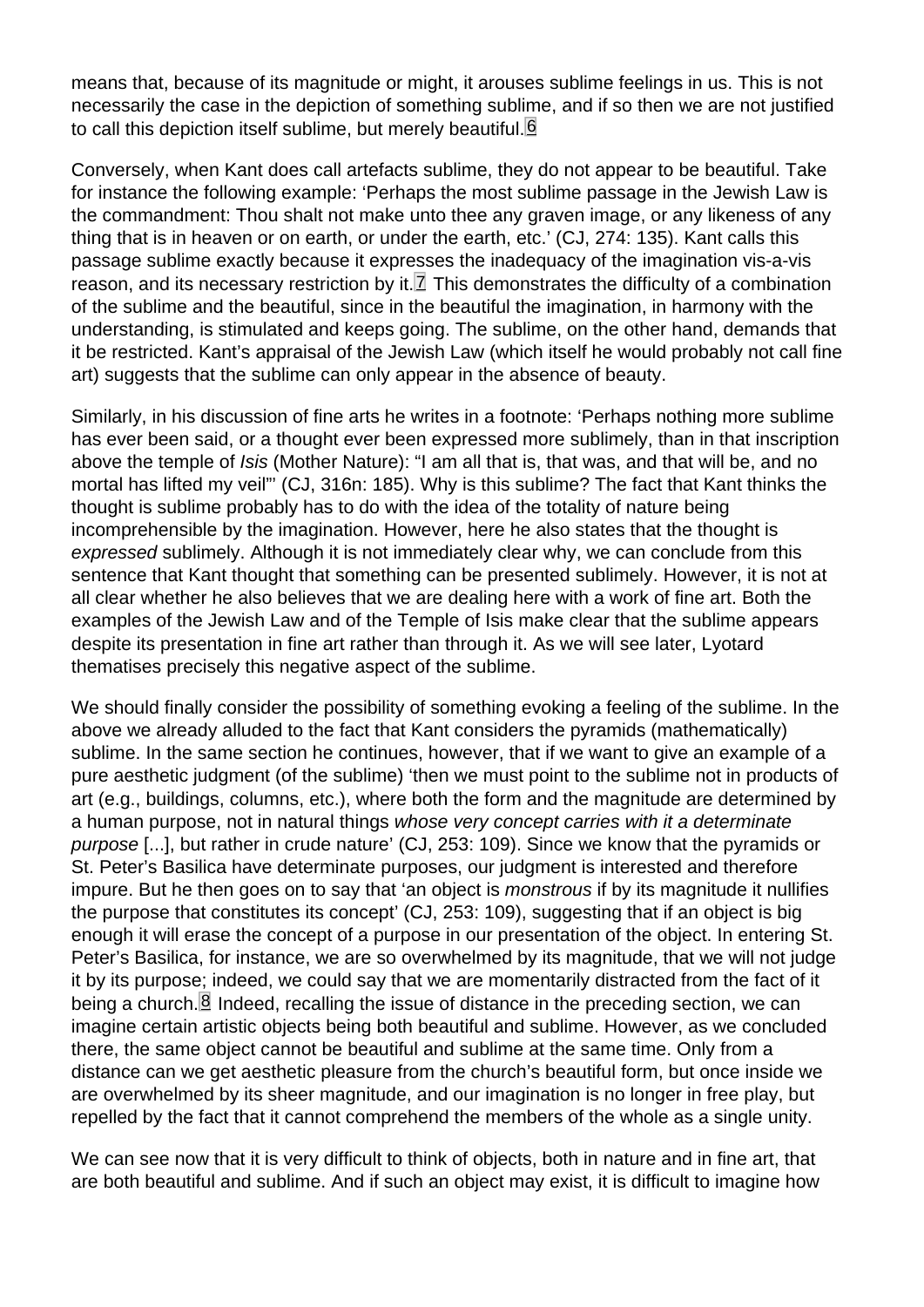we, as subjects, could have at the same time a feeling of aesthetic pleasure and a feeling of the sublime. In the next section we will turn to Pillow's attempt to solve this problem.

## **5. Pillow on the sublime and aesthetic ideas**

Pillow's attempt to demonstrate the possibility of the combination of the beautiful and the sublime in works of fine art is directed at the third type discussed above: rather than a sublime subject-matter, he wants to talk about how the work of art can arouse an experience of the sublime. He does this by using Kant's distinction between form and content and writes: 'Now if judgments of beauty attend to the form of an object, one might suppose that a judgment of the sublime in the work would attend to the other side of the distinction, to its material content' (Pillow 1994, 444). As Kant argues, the judgment of taste refers merely to the object's form, whether it be a natural object or a work of fine art. However, according to Pillow's reading of Kant the judgment of the work of art cannot be reduced to the pure judgment of taste. As Kant makes clear in his discussion of the fine arts, for a work to be fine art it not only needs taste but also spirit, that is, the ability to exhibit aesthetic ideas. It is there that Pillow locates the sublime: 'I will argue […] that the feeling of pleasure refers to the restful appreciation of the beautiful form which presents an aesthetic idea, but that the contemplation of its content may be more adequately characterized as an experience of agitation akin to the experience of the sublime' (Pillow 1994, 451). The judgment of the work of fine art exists, as Pillow argues, as two distinct stages, namely an aesthetic judgment of taste which refers to the work's beautiful form, and a second stage referring to its sublime content. Hence, form and content are judged at the same time, but by different criteria and through different faculties.

To understand and evaluate this interpretation, we need to turn our attention to Kant's conception of aesthetic ideas in the fine arts. In §49 de defines the aesthetic idea as 'a presentation of the imagination which prompts much thought, but to which no determinate thought whatsoever, i.e. no [determinate] concept, can be adequate, so that no language can express it completely and allow us to grasp it' (CJ, 314: 182). He proceeds by saying that the aesthetic idea is the counterpart of the rational idea: whereas in a rational idea no intuition is adequate to express a concept of reason (e.g., God, the soul, the totality of nature), here no concept of the understanding is adequate for the presentations of the imagination.

The exhibition of aesthetic ideas may involve the presentation of concepts: for instance, the combination of concepts in a poem, or the depiction of certain known objects in a painting. However, the interplay of these concepts may give rise to an aesthetic idea, prompting so much thought and free association that reason keeps on going and soon exceeds the concepts in question: 'it makes reason think more, when prompted by a [certain] presentation, than what can be apprehended and made distinct in the presentation' (CJ, 315: 183). Shakespeare's Othello may involve the concept of jealousy, but this concept does not in any way grasp the thoughts prompted by the presentation in this play. The aesthetic ideas exhibited by Shakespeare cannot be translated in determinative concepts; they cannot in any way be pinned down by the understanding. Pillow tellingly characterizes the aesthetic idea as 'the spur to an open-ended exploration of meaning and significance' (Pillow 1994, 453). According to him, these aesthetic ideas do not merely play a role in the production of fine art by the genius, but also in the interpretation of fine art: the intuition of the work produces an excess of thought in the receiver, thereby exceeding the boundaries of his conceptual understanding and 'reproducing' in his mind the aesthetic idea.

As we noted in the above, Pillow sees a strong connection between the sublime and aesthetic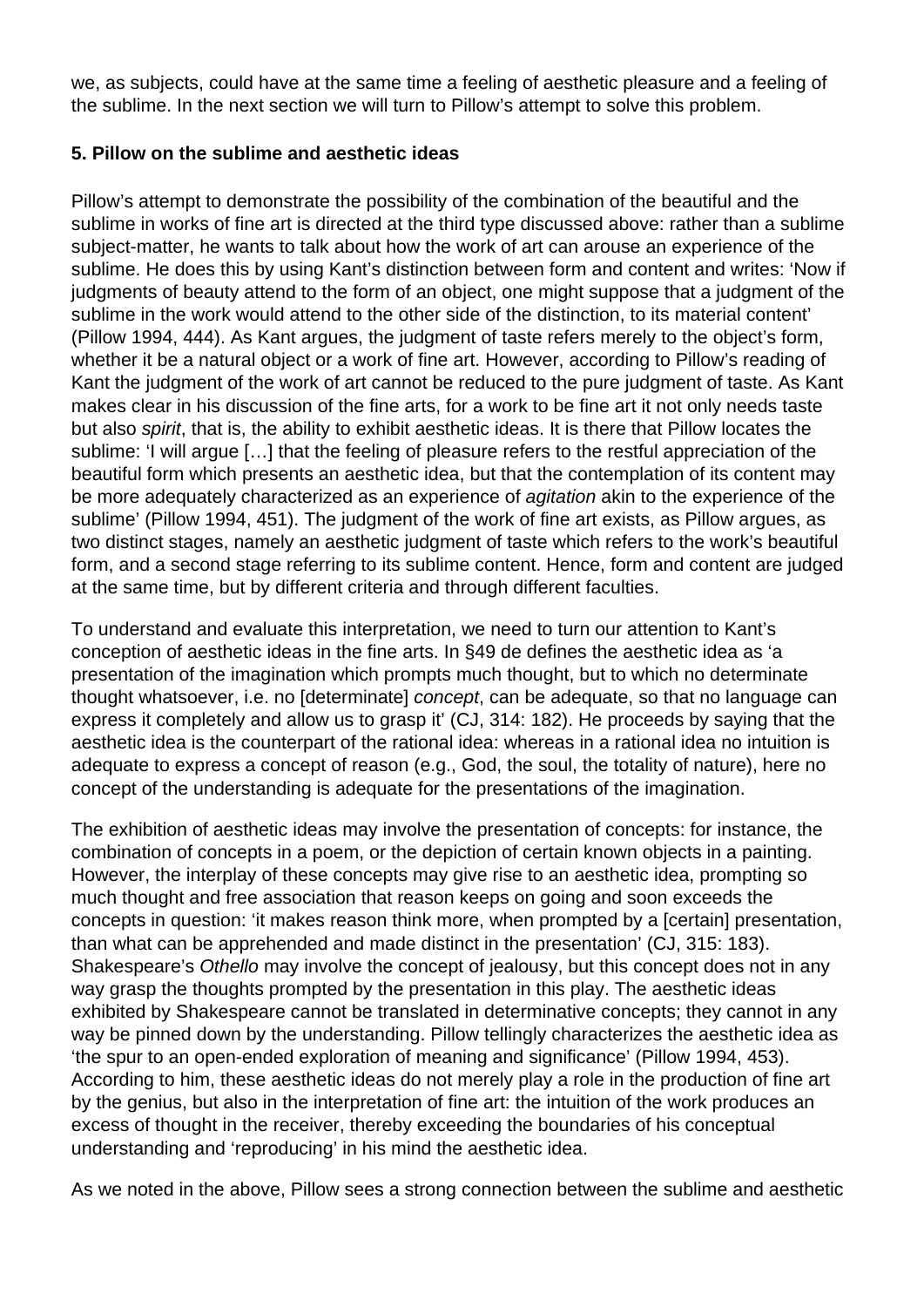<span id="page-7-0"></span>ideas. While first he writes that the encounter with aesthetic ideas is 'akin' to the experience of the sublime, he later goes so far as to identify the interpretation of them with a feeling for the sublime, and to say that the reflection upon aesthetic ideas 'requires a judgment of the sublime' (Pillow 1994, 451 and 454). How does he understand this relation? As we have seen, the judgment of the sublime involves the inadequacy of the imagination, as it is confronted with reason's demand for the absolute. According to Pillow, the same is happening when we grapple with aesthetic ideas. The 'unbounded' content of aesthetic ideas prompts a flood of associations and 'kindred presentations'. Pillow writes: 'Yet when the imagination seeks to comprehend this multiplicity as a whole, the unbounded wealth of the aesthetic idea soon overwhelms it' (Pillow 1994, 453). Hence, he argues, as in the case of the (mathematically) sublime, the imagination finds itself inadequate for exhibiting the idea of a whole, leading the interpreter of the work of art to 'an agitated exploration of what its sublime content means' (Pillow 1994, 458).

Pillow's reading of Kant, which attempts to make possible a combination of beautiful form and sublime content in our experience of one and the same work, is certainly suggestive. However, I think there are some difficulties that ultimately make it unsatisfactory. I will first discuss some textual difficulties, those points in which Pillow's reading simply seems to be at odds with what Kant writes.

Firstly, Pillow writes that he takes aesthetic ideas to 'symbolize the sublime content of rational ideas' (Pillow 1994, 452). If we look into the text of the Critique of Judgment however, we notice that this is only part of the story. In §49 Kant indeed writes that an aesthetic idea can 'try to approach an exhibition of rational concepts (intellectual ideas), and thus [these concepts] are given a semblance of objective reality' (CJ, 314: 182). However, Kant continues as follows: 'Another reason, indeed the main reason, for calling those presentations ideas is that they are inner intuitions to which no concept can be completely adequate' (CJ, 314: 182). And as Kant gives examples of these inner intuitions, or things 'exemplified in experience' – death, love, envy, all the vices and virtues – it is clear that he is not thinking of ideas of reason.  $9$  Therefore, it is not at all clear why, according to Pillow, the imagination would have to work on the level of reason and would have to answer to reason's demand for totality.

This brings us to the second textual difficulty. According to Pillow, imagination finds itself inadequate to the demand of comprehending a whole, thereby causing a feeling of agitation (being the combination of pleasure and displeasure in face of the sublime). But this is at odds with what Kant writes about the encounter with aesthetic ideas. Firstly, in the case of aesthetic ideas, it is the understanding which cannot keep up with the rapid associations of the imagination, rather than the imagination which cannot keep up with reason's demand for the absolute. Furthermore, Kant never suggests that the confrontation with aesthetic ideas is in any way the source of agitation. To look at this closely, I will quote in extenso what Kant has to say about this:

[W]hen the aim is aesthetic, then the imagination is free, so that, over and above that harmony with the concept, it may supply, in an unstudied way, a wealth of undeveloped material for the understanding which the latter disregarded in its concept. But the understanding employs this material not so much objectively, for cognition, as subjectively, namely, to quicken the cognitive powers, though indirectly this does serve cognition too. Hence genius actually consists in the happy relation [...] allowing us, first, to discover ideas for a given concept, and,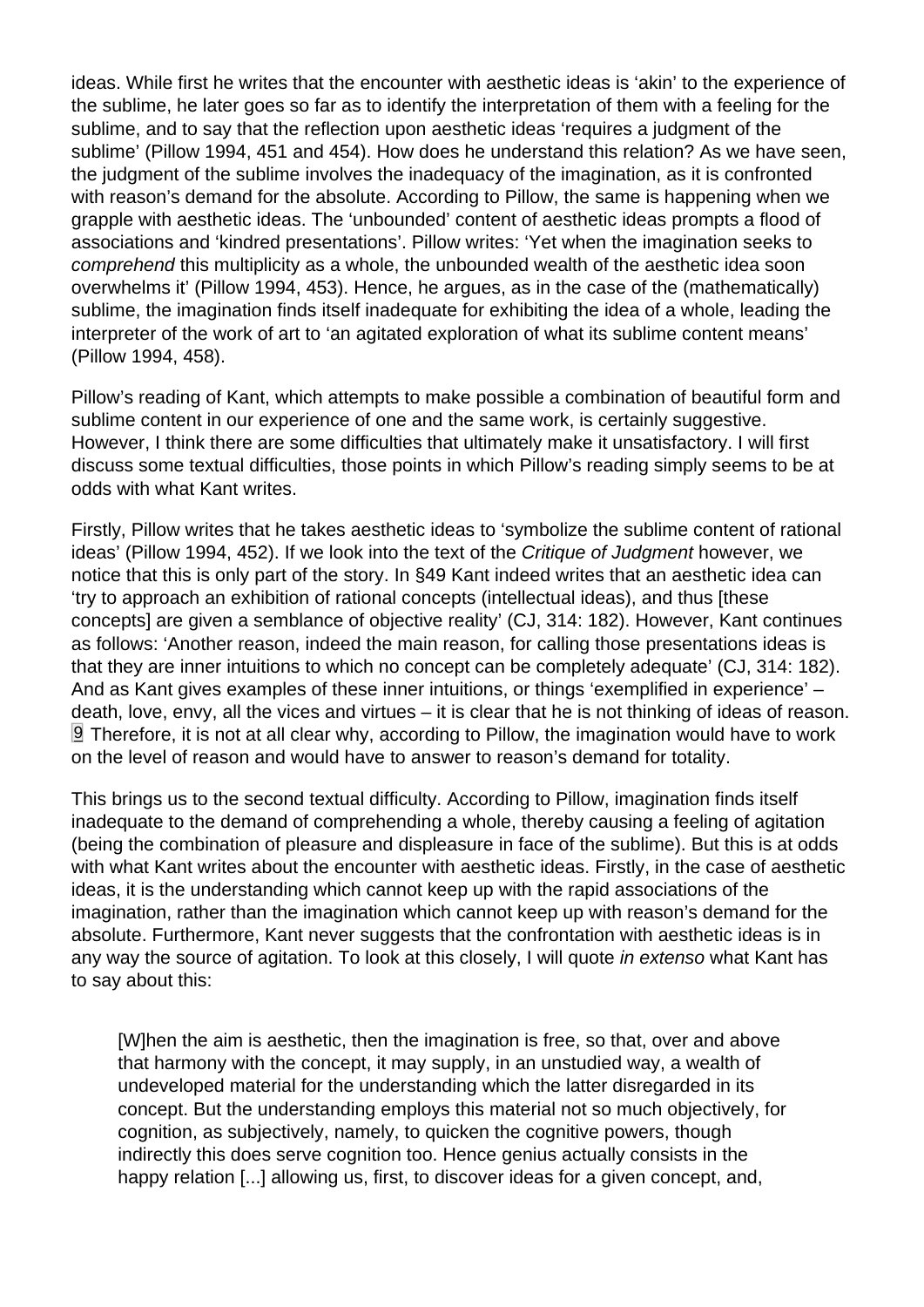<span id="page-8-0"></span>second, to hit upon a way of expressing these ideas that enables us to communicate to others, as accompanying a concept, the mental attunement that those ideas produce (CJ, 317: 185-186).

There is clearly a difference in the relation between the faculties in the case of aesthetic ideas and the sublime. In the case of aesthetic ideas, the imagination is so productive that the understanding cannot keep up in bringing the multitude of intuitions under concepts. The understanding, therefore, fails, but this failure is, as Kant argues in the above, a productive failure, for it gets 'quickened' too. The faculties, in other words, are aligned and in harmony, therefore the reflection upon aesthetic ideas is purposive for the power of judgment.

This is altogether different in the case of the sublime, as Kant writes in §27: 'For just as, when we judge the beautiful, imagination and understanding give rise to a subjective purposiveness of the mental powers by their accordance, so do imagination and reason here give rise to such a purposiveness by their conflict' (CJ, 258: 115-116). Confronted with the sublime, the imagination is not free, but is stopped short by reason, which 'takes over'. The encounter with the sublime is initially contrapurposive for the power of judgment and purposive only once reason becomes aware of its supersensible powers. This is very different from the alignment of faculties in the case of aesthetic ideas. So when Kant talks about a 'happy relation' of the cognitive powers, and their reciprocal quickening, he is clearly speaking in terms of the beautiful. There is in any case, no mentioning of the agitation, negative pleasure, or alternation of attraction and repulsion that come with the sublime.

Two minor difficulties I want to just mention. Firstly, as Pillow acknowledges, the role of beauty in the aesthetic judgment threatens to diminish in his reading, which certainly is at odds with the text of the third Critique. He attempts to solve this problem by arguing that the sublime content stands in need of beautiful form, since the latter 'suspends the workaday activity of determinative judgment', and makes reflective judgment possible in the first place (Pillow 1994, 457). However, Pillow does not explain why an aesthetic judgment of the ugly could not do the same. Also, in the case of the ugly, after all, there is a suspension of determinative judgment, even if this does not entail the harmony of the faculties.<sup>[10]</sup> Secondly, by reducing the sublime to the confines of the 'matter' of the work of art, Pillow cannot account for Kant's mentioning of a 'sublimely expressed' thought.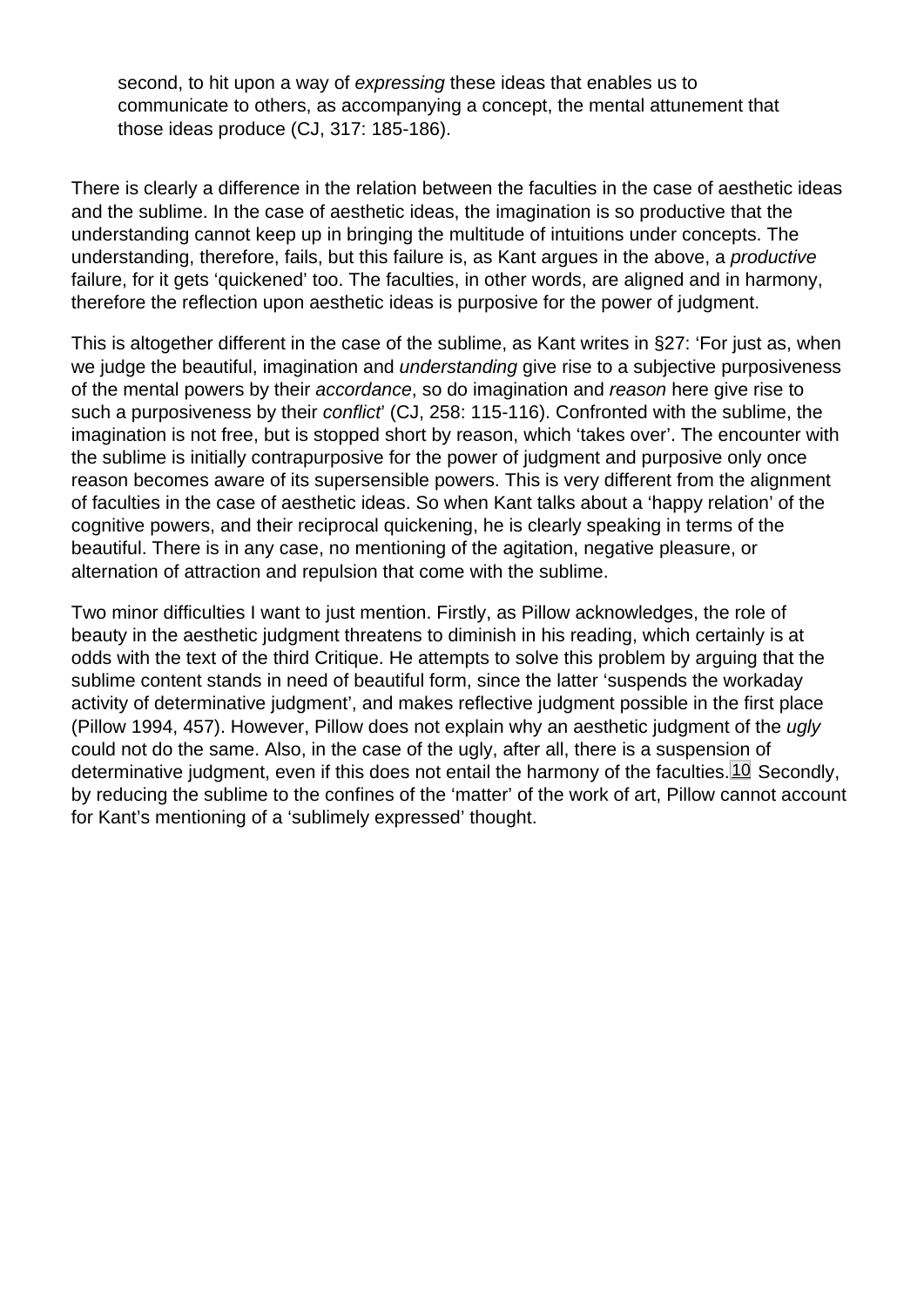<span id="page-9-0"></span>A final difficulty refers not so much to Pillow's reading of Kant's text, but simply to the question of whether his account is psychologically plausible. In his conclusion he writes: 'We now see that aesthetic judgment of the work of art involves a restful contemplation of its beautiful form combined with an agitated exploration of what its sublime content means' (Pillow 1994, 458). We can ask, however, what this combination of restfulness and agitation would look like. Is it possible to experience the aesthetic pleasure aroused by the beautiful form and the agitation that goes with the sublime – the combination of initial displeasure and subsequent pleasure, the alternation of attraction and repulsion – in the same work at the same time? I will not deny that an aesthetic experience can be highly complex, and all the more so in dealing with interesting works of art, but this description of Pillow's seems to be psychologically implausible, to say the least. This point, however, is not so much perhaps a problem of Pillow's reading, but rather of Kant's conceptions of the beautiful and the sublime themselves, which seems to make a combination of the two all but impossible. Perhaps, if we are to allow for the possibility of the sublime in the fine arts, we have to drop the condition of the beautiful. This is, in my view, what Lyotard does, to whose reading we now turn.

#### 6. Lyotard and the negative presentation of the sublime

In his essay 'After the Sublime, the State of Aesthetics' Lyotard writes: 'For the last century, the arts have not had the beautiful as their main concern, but something which has to do with the sublime' (Lyotard 1991, 135). According to Lyotard, artists have, for a number of reasons (the independence from church and state, the invention of photography, etc.) forsaken the project of representation and documentation, and have turned their attention to the question: what is painting? He writes: 'These painters discover that they have to present that there is something that is not presentable [and] to make visible the fact that the visual field hides and requires invisibilities' (Lyotard 1991, 125). Sublime art, for Lyotard, means art which involves the absolute. However, as Lyotard argues with Kant, the absolute is unpresentable, since presentation always implies relativizing and contextualizing. In this context, as we have seen, Kant approvingly mentions the Jewish ban on graven images. Nevertheless, according to Lyotard, one can present that there is an absolute; one can 'evoke' it by means of what Kant called 'negative presentation'.

To understand what Lyotard means we turn to Kant's mention of 'negative presentation' (or in Pluhar's translation: 'negative exhibition') in the General Comment on the Exposition of Aesthetic Reflective Judgments and Lyotard's close reading of it in his Lessons on the Analytic of the Sublime. 11 In the General Comment Kant describes in fuller detail how the conflict and attunement of the imagination and reason works in a judgment of the sublime. Confronted with reason, 'the imagination finds nothing beyond the sensible that could support it, [but] this very removal of its barriers also makes it feel unbounded, so that its separation [from the sensible] is an exhibition of the infinite' (CJ, 274: 135). And as if to quickly reassure the shocked reader of his phrase 'exhibition of the infinite', Kant proceeds: 'and though an exhibition of the infinite can as such never be more than merely negative, it still expands the soul' (CJ, 274: 135).

This gesture of the imagination towards the infinite is connected to an affect that Kant

calls 'enthusiasm', 'a straining of our forces by ideas that impart to the mind a momentum whose effects are mightier and more permanent than are those of an impulse produced by presentations of sense' (CJ, 272: 132). Kant compares enthusiasm with madness (Wahnsinn),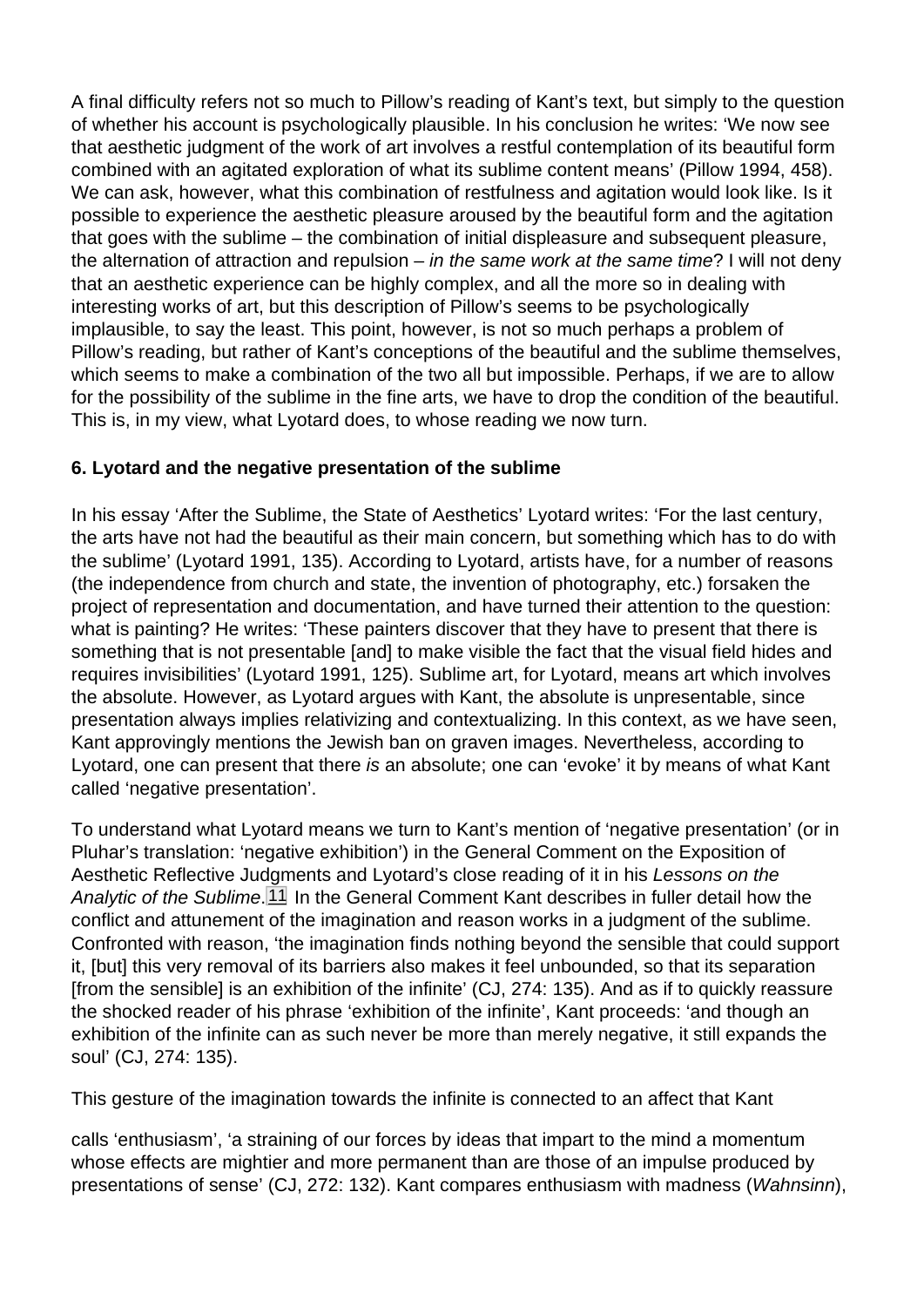<span id="page-10-0"></span>but contrasts it with fanaticism, which is comparable to mania (Wahnwitz). In the latter case, the imagination strives to actually see something beyond the sensible, while enthusiasm acknowledges the negative character of the infinite in imagination; its madness therefore is 'a passing accident that presumably strikes even the soundest understanding on occasion' (CJ, 275: 136).

But what, asks Lyotard, is this negative presentation? He writes: 'It is neither the absence of presentation nor the presentation of nothingness. It is negative in the eyes of the sensible but at the same time is still a "mode of presentation" (eine Darstellungsart)' (Lyotard 1994, 151). This mode of presentation is, however, set apart from what it is supposed to present, namely the absolute, because of the latter's unpresentability. The imagination, in following reason's demands, gestures towards the absolute, but:

because this gesture cannot succeed, there will remain in the order of presentation only a trace, the trace of a retreat, the sign of a 'presence' that will never be a presentation. 'Negative presentation' is the sign of the presence of the absolute, and it is or can only make a sign of being absent from the forms of the presentable (Lyotard 1994, 152).

In other words, that what cannot be presented, the absolute, can nevertheless become a presence in its absence, because of the very failure of presentation. Moreover, according to Lyotard this negative presentation is the only way we can become aware of the absolute.

Lyotard sometimes refers to the inexpressible absolute with the Lacanian term 'the Thing'. The Thing is what arouses the feeling of the sublime: it is that 'before which thinking retreats and toward which it races' (Lyotard 1994, 68). It might be of nature, but its nature is not conforming to, or somehow 'fitted' to our judgment, as is the case in the judgment of taste. It is that before which all language falls short, and which, again, can only be made presence in its absence, by a presentation of its absence. Lyotard writes: 'One cannot get rid of the Thing. Always forgotten, it is unforgettable' (Lyotard 1991, 143). 12

Lyotard believes that the inexpressibility of the Thing is what is at stake in modernist painting, which has as its concern the sublime rather than the beautiful. The exemplary artist of the aesthetic of the sublime is, according to Lyotard, Barnett Newman, whose paintings no longer bear meaning, but merely are. In his essay 'Newman: The Instant' Lyotard writes: 'The message is the presentation, but it presents nothing; it is, that is, presence' (Lyotard 1991, 81). But only by presenting nothing can the painting fully turn the attention to what matters, namely the mode of presentation, the act of presenting, the act, that is, of painting. The loss of meaning first allows us to experience the true wonder, namely that presentation is possible. And only through this experience can we realize that which is not presentable – the absolute. The only thing Newman's pictures express therefore, or what they bear witness to, is that there are things that cannot be expressed.

Lyotard's account of the sublime is not reducible to a mere interpretation of Kant, and his reading of the third Critique is clearly strategic on several issues.<sup>[13]</sup> Lyotard's suggestion, for instance, that the inexpressible Thing can be made a 'presence of an absence' only through sublime art, runs counter to Kant. According to Kant, after all, we are not solely dependent on art or aesthetics for our experience of the absolute: we experience it when we are acting according to the moral law. For Lyotard, the sublimity of the Thing seems to point rather to the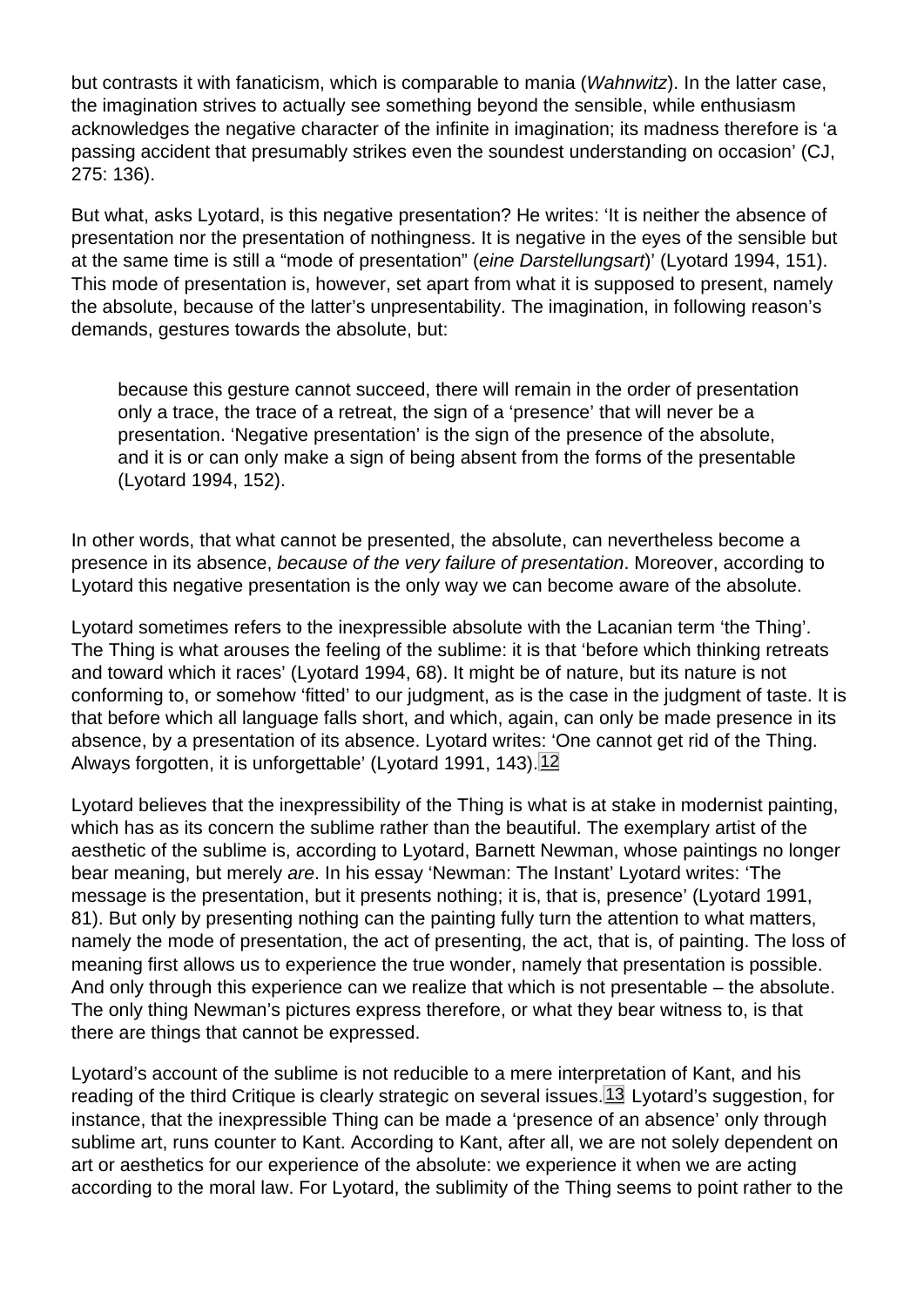inadequacy of reason in the face of the imagination than to the inadequacy of the imagination in the face of reason (cf. Rancière 2009, 93).

Nevertheless, I think that Lyotard's reading provides the possibility to think of the beautiful and the sublime as both together in the work of art. His interpretation of Barnett Newman seems to imply that the beautiful and the sublime are mutually exclusive; that there is either an aesthetic of the beautiful or an aesthetic of the sublime. This may be the case, but this does not mean that they cannot both be present in a work of art. Rather, the work of art is the arena where the beautiful and the sublime contest each other. The shift in the stakes of art and literature, from the beautiful to the sublime, did not take place overnight. Lyotard writes: 'Historically, it is a slow, uncertain movement, always threatened by repression, through which the faculty of presentation seeks to remove itself from the techn? of beautiful forms' (Lyotard 1994, 153). The question asked by any artistic form contesting classicism, whether it was the baroque, Romanticism or the historical avant-garde was: 'is it possible, and how would it be possible, to testify to the absolute by means of artistic and literary presentations, which are always dependent on forms?' (Lyotard 1994, 153)

These questions imply that for Lyotard, as for Kant, the beautiful and the sublime can be present in one and the same work. However, they are in no 'happy relation'; rather they are in the way of each other. The beauty of the form is threatened by the unboundedness of the sublime, while the sublime 'is always confined to the conditions that [art] must meet to be in harmony with nature' (CJ, 245: 98). For Lyotard then, the work of art – necessarily confined to form – can arouse a sublime feeling, but this is despite the form of the work rather than because of it.

## **Concluding remarks**

Many commentators have argued that Kant's Analytic of the Sublime is 'parergonal'; that it falls outside the main structure of the Critique of Judgment (Lyotard 1994, 51 and Allison 2001, 9). While both the Analytic of the Beautiful and the whole second part on Teleological Judgment are about the way in which nature conforms to our power of Judgment, the Analytic of the Sublime is about instances in which nature proves itself contrapurposive to the power of judgment. The ambiguousness of the Analytic of the Sublime, and its tension with other parts of the third Critique, has led many scholars, even those who studied Kant's aesthetics, to ignore the sublime. Conversely, inspired by contemporary art and painting, some critics have embraced Kant's theory of the sublime, thereby neglecting the fact that the Analytic of the Sublime deals almost solely with the sublime in nature.

In this paper, I have discussed the difficulty of a coexistence of beauty and sublimity in fine art. I have first showed that Kant's characterization of the beautiful and the sublime makes it impossible to have an aesthetic pleasure and a feeling of the sublime aroused by the same work, and at the same time. Next, I discussed Pillow's attempt to characterize aesthetic ideas as the 'sublime content' of the work of art, coexisting with its beautiful form, but concluded that his reading has both textual and psychological difficulties. Finally, I discussed Lyotard's reading of the Kantian sublime, which is idiosyncratic and at some points deviates from Kant, but nevertheless provides an interesting take on the possibility of a coexistence of beauty and sublimity in a work of art. Nevertheless, even in Lyotard's reading it remains impossible for a work to be both beautiful and sublime, or to arouse aesthetic pleasure and feelings of the sublime, at the same time. The work of art, in Lyotard's reading of Kant, becomes a battleground for the Thing demanding presence and the artistic form preventing it from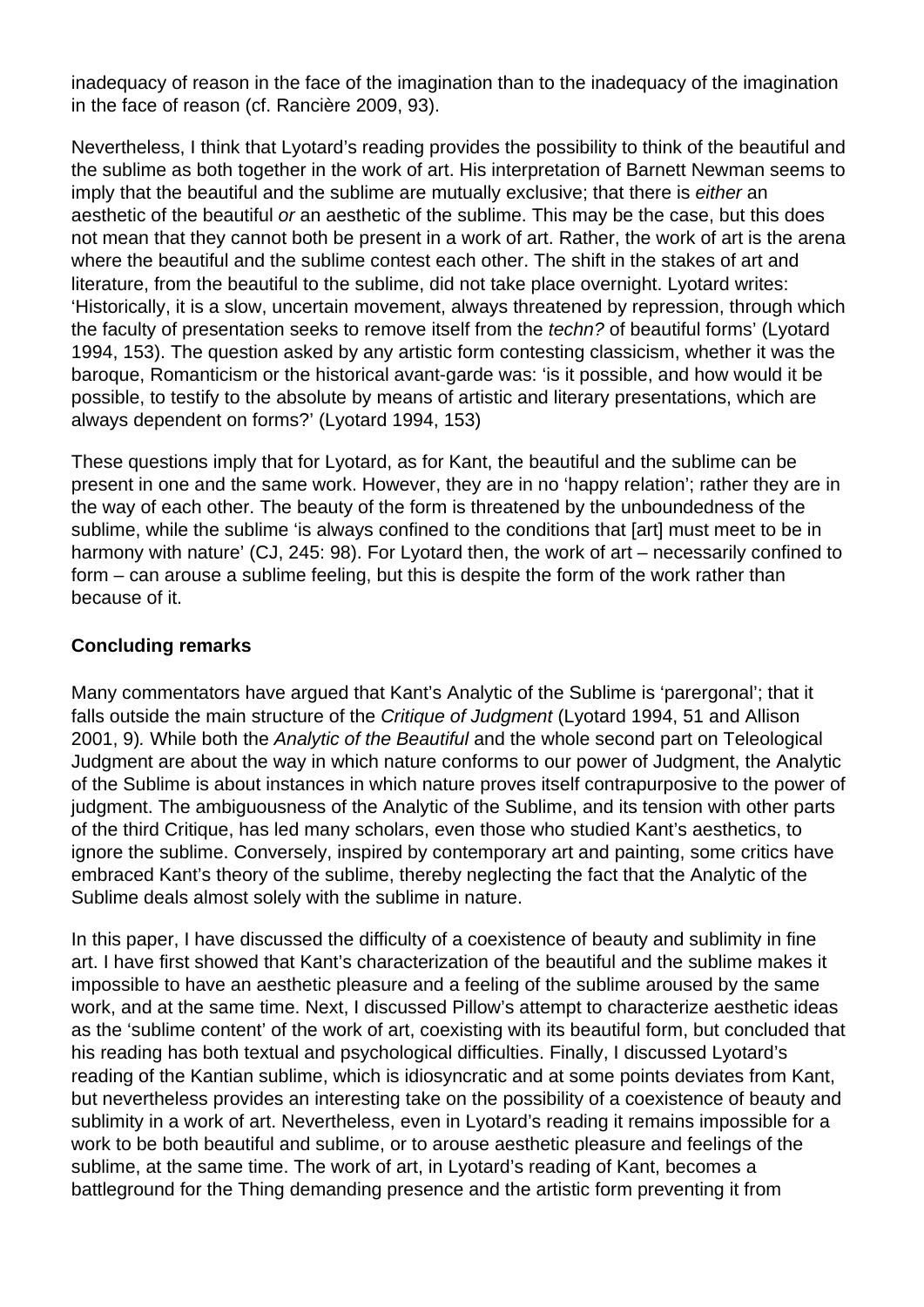achievement. So, when we are aware of the beauty of the work, we must be blind to the sublime, while when the work arouses a feeling of the sublime, it must be without regard to its beauty.

T.E.Lijster@rug.nl [1]

**[Bibliography](mailto:T.E.Lijster@rug.nl)** 

Allison, Henry E. (2001) Kant's Theory of Taste: A Reading of the Critique of Aesthetic.

Judgment, Cambridge: Cambridge University Press.

Crowther, Paul (1989) The Kantian Sublime. From Morality to Art, Oxford: Clarendon Press.

Kant, Immanuel (1987, original 1790) Critique of Judgment, translated by Werner S. Pluhar, Indianapolis: Hackett Publishing Company.

Lyotard, Jean-François (1991) The Inhuman. Reflections on Time, translated by G. Bennington and R. Bowlby, Stanford CA: Stanford University Press.

Lyotard, Jean-François (1994) Lessons on the Analytic of the Sublime, translated by E. Rottenberg, Stanford CA: Stanford University Press.

Pillow, Kirk (1994) 'Form and Content in Kant's Aesthetics: Locating Beauty and the Sublime in the Work of Art', in: Journal of the History of Philosophy, 32:3, 443-459.

Pillow, Kirk (2001) 'Jupiter's Eagle and the Despot's Handmill: Two Views on Metaphor in Kant', in: The Journal of Aesthetics and Art Criticism, 59:2, 193-209.

Rancière, Jacques (2009) Aesthetics and its Discontents, translated by S. Concoran, Cambridge: Polity.

1. CJ refers to Kant's Critique of Judgment. The first numbers refer to the page numbers of the Akademie 1. edition, the second to the page numbers of Werner Pluhar's 1987 translation.

<sup>2.</sup> For the distinction between form of purposiveness and purposiveness of form, which is not made clearly by Kant himself, see Allison 2001, 131-138.

[<sup>3.</sup>](#page-0-0) Pillow, following Makkreel, emphasizes that the sublime may be found in formless objects, since it implies 3. that it may also be found in formed objects. Consequently, at least this characterization of the sublime does [no](#page-1-0)t exclude its possibility in fine art (cf. Pillow 1994, 443).

<sup>4.</sup> As Allison notes, this seems only to refer to the mathematically sublime (cf. Allison 2001, 308).

[<sup>5.</sup>](#page-3-0) As we have seen, in the strict sense no object at all could be sublime, since only our mind is sublime. 5. However, if I write about sublime objects here, I mean those objects that arouse a feeling of the sublime.

<sup>6.</sup> This is also what Kant seems to say in his Anthropologie: 'when the sublime is described or presented, its [re](#page-3-0)presentation in thought can and must always be beautiful' (quoted in Allison 2001, 339).

[<sup>7.</sup>](#page-3-0) He continues: 'For once the senses no longer see anything before them, while yet the unmistakable and 7. indelible idea of morality remains, one would sooner need to temper the momentum of an unbounded [im](#page-5-0)agination so as to keep it from rising to the level of enthusiasm, than to seek to support these ideas with images and childish devices for fear that they would otherwise be powerless' (CJ, 274: 135).

[<sup>8.</sup>](#page-5-0) This point is made by Paul Crowther (Crowther 1989, 143). I do not agree, however, that the artistic sublime might also involve 'a sense of the scope of human artifice', since Kant makes it clear that in judging